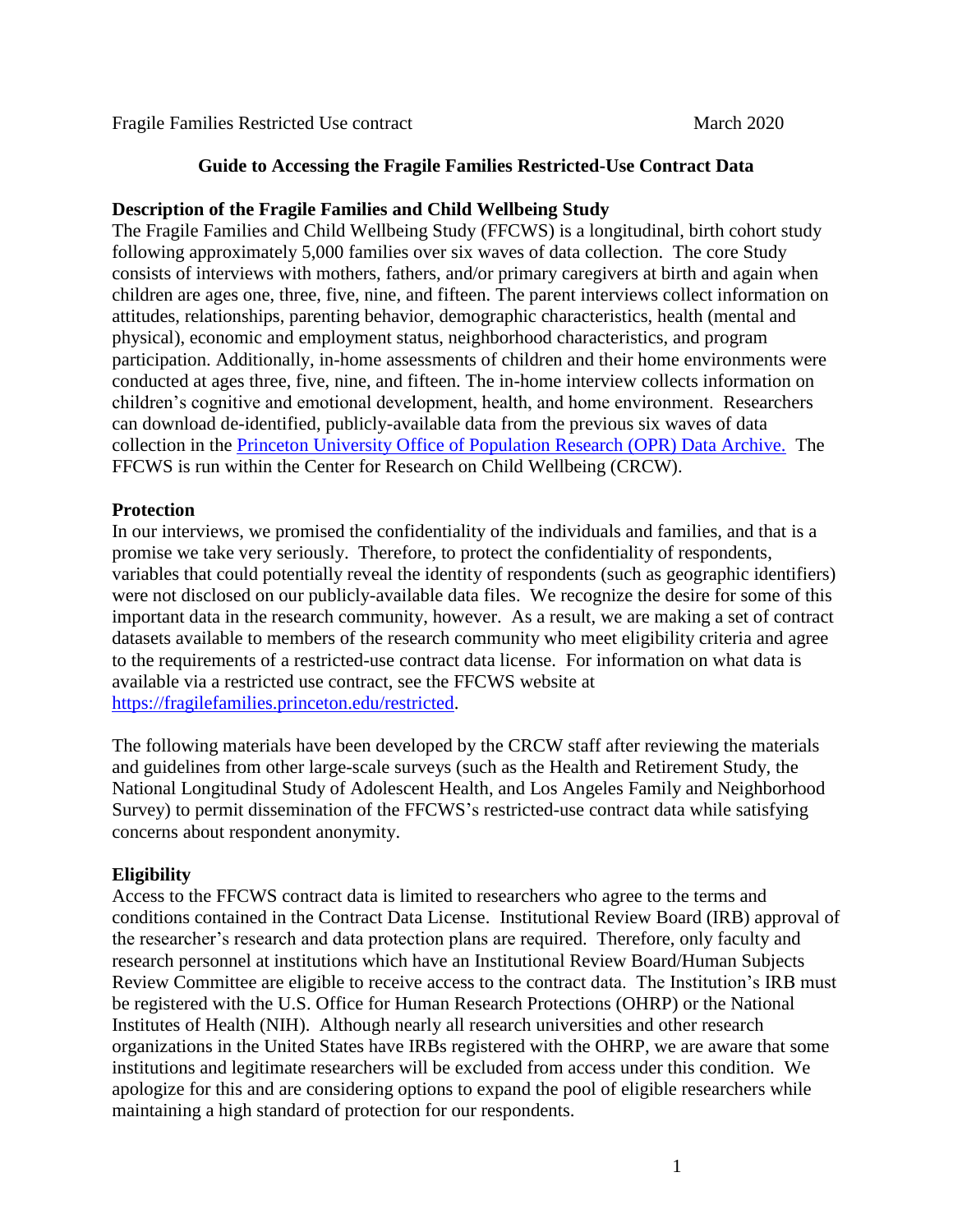Fragile Families Restricted Use contract March 2020

*Please note: University students may gain access to the Contract Data for dissertation or thesis research, but a faculty advisor must serve as the Investigator and complete the application process for them.* The faculty advisor and institution bear full responsibility for ensuring that all conditions of the license are met by the student. The student must also sign the Supplemental Agreement with Research Staff form.

\*\*\*\*\*\*\*\*\*\*\*\*\*\*\*\*\*\*\*\*\*\*\*\*\*\*\*\*\*\*\*\*\*\*\*\*\*\*\*\*\*\*\*\*\*\*\*\*\*\*\*\*\*\*\*\*\*\*\*\*\*\*\*\*\*\*\*\*\*\*\*\*\*\*\*\*\*

**Important:** Before beginning work on the full application, researchers should complete the Preliminary Application Form (available at [https://fragilefamilies.princeton.edu/restricted\)](https://fragilefamilies.princeton.edu/restricted) and send a draft of their extended abstract, description of data requested, and a CV for each person who will be accessing the information to [ffdata@princeton.edu](mailto:ffdata@princeton.edu) in order to get preliminary approval. \*\*\*\*\*\*\*\*\*\*\*\*\*\*\*\*\*\*\*\*\*\*\*\*\*\*\*\*\*\*\*\*\*\*\*\*\*\*\*\*\*\*\*\*\*\*\*\*\*\*\*\*\*\*\*\*\*\*\*\*\*\*\*\*\*\*\*\*\*\*\*\*\*\*\*\*\*

To gain access to the contract data, once the preliminary application has been approved, submit an electronic copy of the following items to [ffdata@princeton.edu:](mailto:ffdata@princeton.edu)

- 1. An extended abstract describing your project and what you hope to accomplish, and a one-paragraph justification for why you need access to the restricted use contract data files which you are requesting, rather than the public use data (including which files are being requested).
- 2. Written assurance by the researcher that your institution has an Institutional Review Board (IRB) for Human Subjects which has a Multiple Project Assurance (MPA) or Federalwide Assurance (FWA) from NIH. The MPA or FWA number must be submitted with the application.
- 3. A data protection plan, detailing how you plan to protect the files while they are being used, on your computer and after they are printed.
- 4. Proof of IRB review of the final data protection plan and proposed research plan. Fullboard review and approval is not required; expedited or exempt responses are accepted.
- 5. An application fee of \$500 (payable by check or money order to the CRCW).
- 6. A signed copy of the Contract Data Agreement by the Principal Investigator and a senior university official who binds the university/institution. This refers to an individual who has the authority to represent your organization in agreements of this sort, such as a Vice President, Dean, Provost, Center Director, or similar official.
- 7. A signed Supplemental Research Agreement with Research Staff for each person who will have access to the data.
- 8. A curriculum vitae for each person who will access the data.
- 9. A copy of the **Collaborative Institutional Training Initiative (CITI)** certificate of completion for all research staff who will access the data. The online certification can be completed at [www.citiprogram.org.](https://about.citiprogram.org/en/homepage/) If you are a new CITI learner, please register and complete the **Social and Behavior - Basic/Refresher** course. Evidence of comparable training is also acceptable.

*Please note:* If co-investigators are from different institutions, you will need separate Contract Data Licenses for each institution.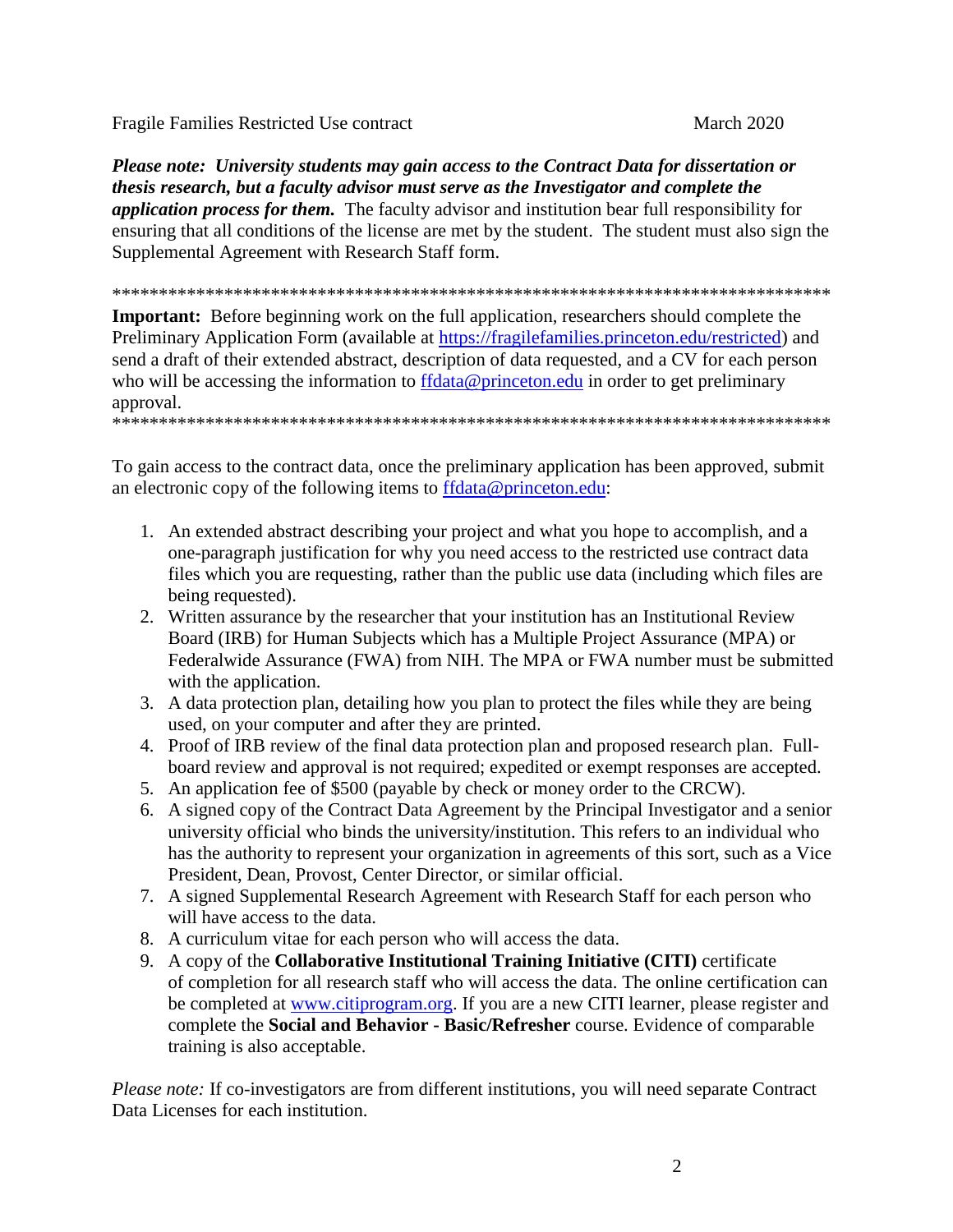Fragile Families Restricted Use contract March 2020

As part of the agreement, researchers will be required to:

1) submit annual IRB updates and send email notification to [ffdata@princeton.edu](mailto:ffdata@princeton.edu) if there are any changes in affiliation, personnel, data protection plan or research plan.

2) Include proper citation of the NIH-funding received by the FFCWS, using language at [https://fragilefamilies.princeton.edu/faq#general\\_9.](https://fragilefamilies.princeton.edu/faq#general_9)

3) Send email notification to [ffdata@princeton.edu](mailto:ffdata@princeton.edu) of any publications and presentations at professional meetings resulting from the data use.

The Contract Data License is a legal document among the researcher, the Receiving Institution, and the CRCW. If the CRCW decides all requirements are met, a representative from the CRCW will sign the Contract Data License and return a copy of the fully executed license to the Investigator along with a copy of the data. Changes in the employment status of the researcher require the completion of a new Contract Data license. If during the course of the research project, new staff are added who will have access to the data, signed copies of the Supplemental Agreement with Research Staff, proof of human subjects training (ex. CITI certificate) and CV for the new staff, and any subsequent changes to the data protection plan must be sent to the CRCW. Access to the data cannot be provided to these staff members until the Supplemental Agreements are received and approved by a CRCW representative and returned to the Investigator.

## **Delivery**

Upon satisfactory completion of all requirements, the data will be sent via a secure file sharing server, such as Secure Send. Researchers can request SAS, Stata, or SPSS files. The Contract Data License expires after two years, with the option of applying for an extension. Upon expiration of the Data License, researchers must destroy any copies of the data that exist.

## **Where to submit requests:**

All requests for the Fragile Families restricted use contract data should be emailed to [ffdata@princeton.edu](mailto:ffdata@princeton.edu) or mailed to:

**CRCW** 267 Wallace Hall Princeton University Princeton, NJ 08544 ATTN: Fragile Families contract data

## **Any questions about the application process should be directed to:**

Email – [ffdata@princeton.edu](mailto:ffdata@princeton.edu)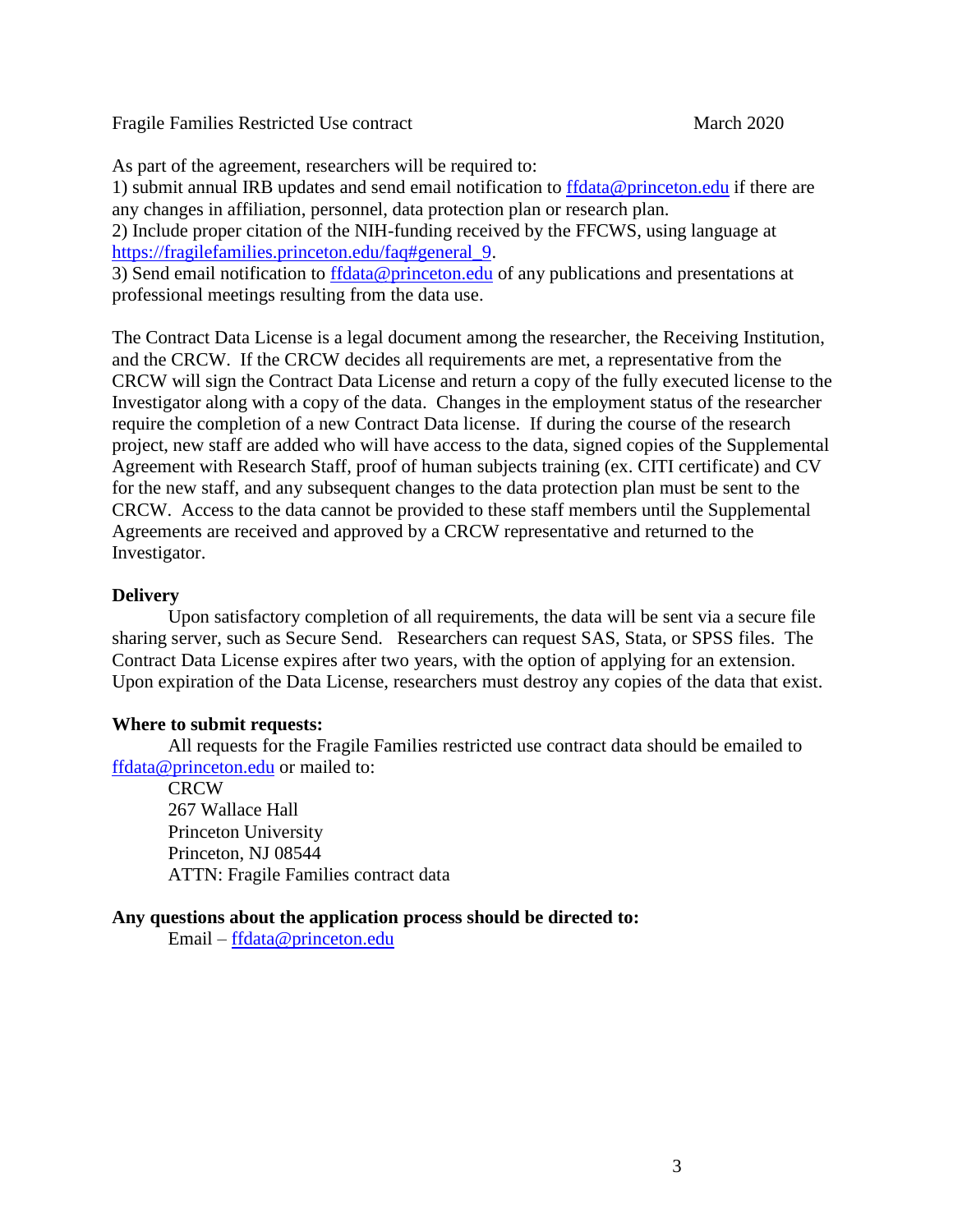Fragile Families Restricted Use contract March 2020 **Fragile Families Contract Data Application Cover Page**

Use the following checklist to ensure that you are providing all required materials. We must receive one **complete** set of the following documents:

| <b>Item</b>                                                             |
|-------------------------------------------------------------------------|
| This Application for Obtaining Contract Data                            |
| Contract Data License Application (signed by Principal Investigator and |
| Institutional Representative)                                           |
| Completed Supplemental Agreement with Research Staff                    |
| Research Plan (reviewed by IRB)                                         |
| Contract Data Protection Plan (reviewed by IRB)                         |
| Evidence of IRB's Certification with NIH or OHRP and evidence of review |
| Copies of CVs for all research staff                                    |
| Non-refundable fee (\$500) payable to "CRCW"                            |
| Copies of human subjects completion certificates for all research staff |

Processing of the final application will not begin until all materials have been received.

Send check or money order to:

**CRCW** 267 Wallace Hall Princeton University Princeton, NJ 08544 ATTN: Fragile Families contract data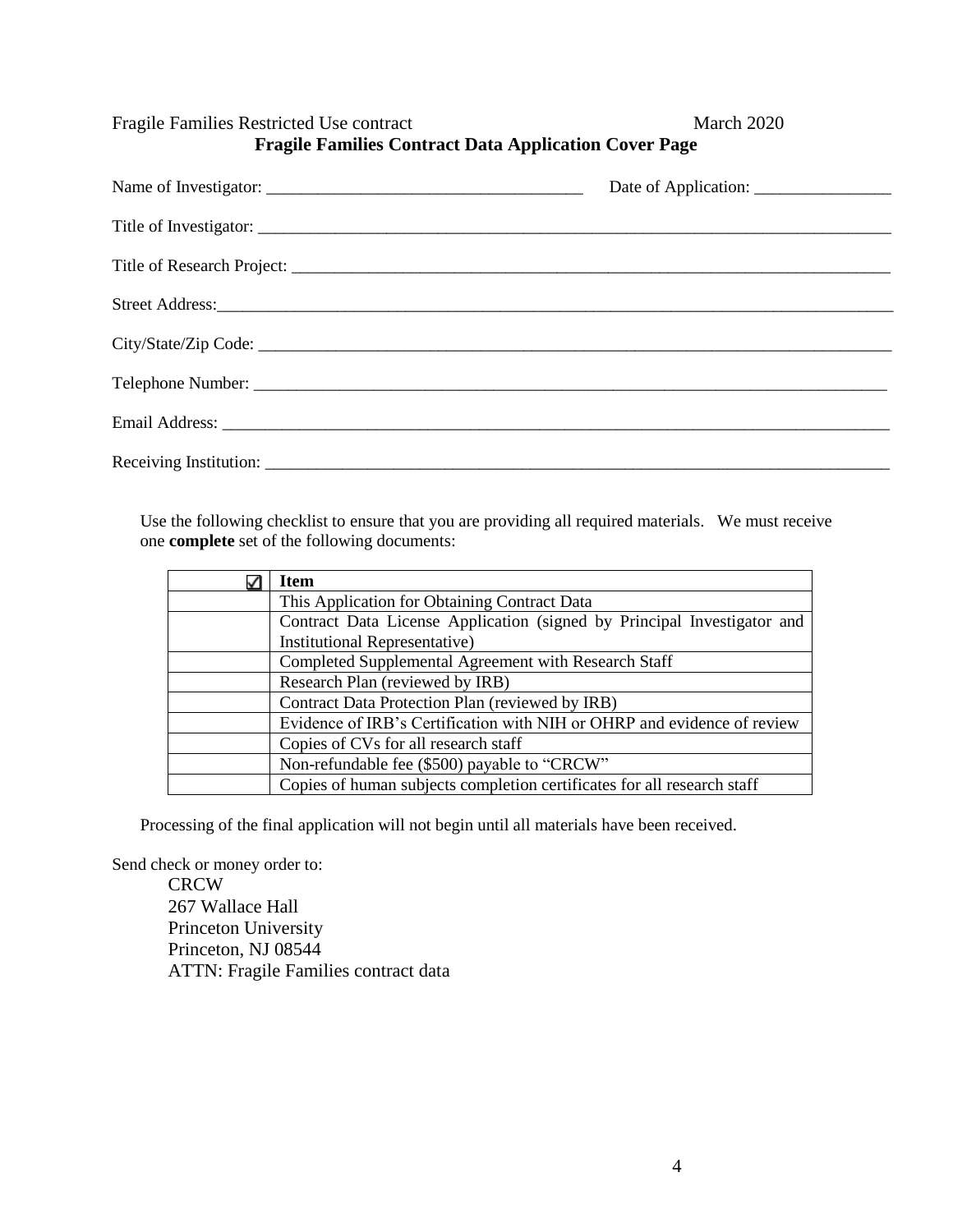## **Contract Data License for the Center for Research on Child Wellbeing's Fragile Families Data**

The Investigator and the Receiving Institution agree to the following terms and conditions of this license:

## **I. Definitions**

- a. Contract Data The original data collected by the CRCW and any variables derived from the original data. Data resulting from merges or matches to the original or derived variables are also included in this definition. Aggregated statistical summaries of data and analyses, such as tables and regression statistics, are not considered "derived" for the purposes of this License.
- b. Investigator The individual who serves as the primary point of contact for all communications involving this License. The Investigator must hold a faculty appointment or research position at the Receiving Institution and assumes all responsibility for compliance with all terms of this License by employees of the Receiving Institution.
- c. Receiving Institution The organization employing the Investigator. The Receiving Institution must have an Institutional Review Board/Human Subjects Review Committee registered with the United States Office for Human Research Protections or the National Institutes of Health.
- d. Research Staff Individuals affiliated with the Receiving Institution, other than the Investigator, who are authorized to access the Contract Data.
- e. Representative of the Receiving Institution An individual who has the authority to represent the Receiving Institution in agreements of this sort, such as a Vice President, Dean, Provost, Center Director, or similar official. Note that a Department Chair is not acceptable unless specific written delegation of authority exists.

#### **II. Items Incorporated by Reference**

The Supplemental Agreement with Research Staff, as approved by the CRCW, is incorporated by reference into this License.

## **III.Ownership of Data**

- a. Ownership of the Contract Data will be retained by the CRCW. Permission to use the Contract Data by the Investigator and Receiving Institution may be revoked by the CRCW at any time, at their discretion. The Investigator and Receiving Institution must destroy all copies of the Contract Data, on whatever media they may exist, within 5 days of written request to do so.
- b. The Investigator will not make any claim to copyright ownership of the Contract Data and accompanying documentation. The Investigator will not distribute copies of the Contract Data to others or make copies for reasons other than research in accordance with the conditions outlined in this License.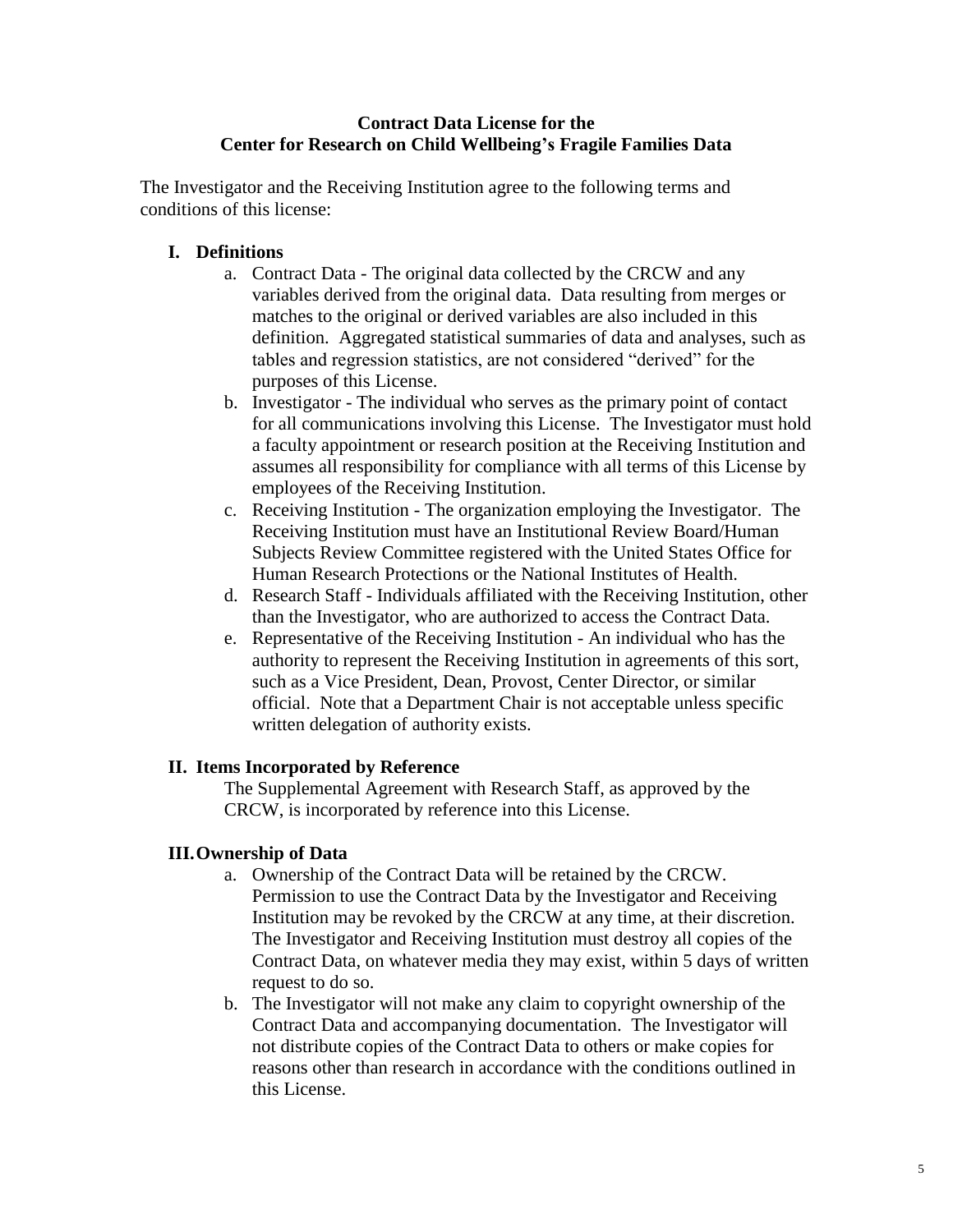## **IV.Access to the Contract Data**

- a. Access to the Contract Data will be limited solely to the individuals signing the License or the Supplemental Agreement with Research Staff. The data may not be "loaned" or otherwise conveyed to anyone other than the signatories to this License.
- b. Copies of the Contract Data or any subsequent variables or data files derived from the Contract Data will not be provided to any other individual or organization.
- c. The Investigator and Research Staff will protect the Contract Data and any data derived from the Contract Data from access by unauthorized individuals following the procedures described in the project's Data Protection Plan, as approved by the CRCW. Appropriate protections include keeping computers and portable data storage devices in locked offices or filing cabinets.
- d. The Investigator and Research Staff will not store the data on a networked computer or other electronic storage device without taking steps to prevent unauthorized access. Such steps include password protection of shared devices, data encryption, and the use of firewall technology.

## **V. Uses of the Contract Data**

- a. The Contract Data will be used solely for the purpose of scientific and public policy research, and not for any administrative, proprietary, or law enforcement purposes.
- b. The Contract Data will be used to generate only statistical summary information that does not allow any individual, family, household, business, or organization to be identified.
- c. No attempt will be made to identify any individual, family, household, business, or organization. If an individual, family, household, business, or organization is inadvertently identified, or if a technique for doing so is discovered, the identification or discovery will be immediately reported to the CRCW, and the identification or discovery will not be revealed to any other person who is not a signatory to this License.
- d. No attempt will be made to link this Contract Data with any other dataset without written authorization from the CRCW.
- e. Use of the Contract Data will be consistent with the Receiving Institution's policies regarding scientific integrity and human subjects research.

## **VI. Certificate of Confidentiality**

Research subjects who participated in the FFCWS are protected by a certificate of confidentiality issued by the Department of Health and Human Services in accordance with the provisions of section 301(d) of the Public Health Service Act (42 U.S. C., 241(d)). Under the terms of the Confidentiality Certificate, the Receiving Institution is considered to be a contractor or cooperating agency of Princeton University under the terms of the Confidentiality Certificate; as such, the Receiving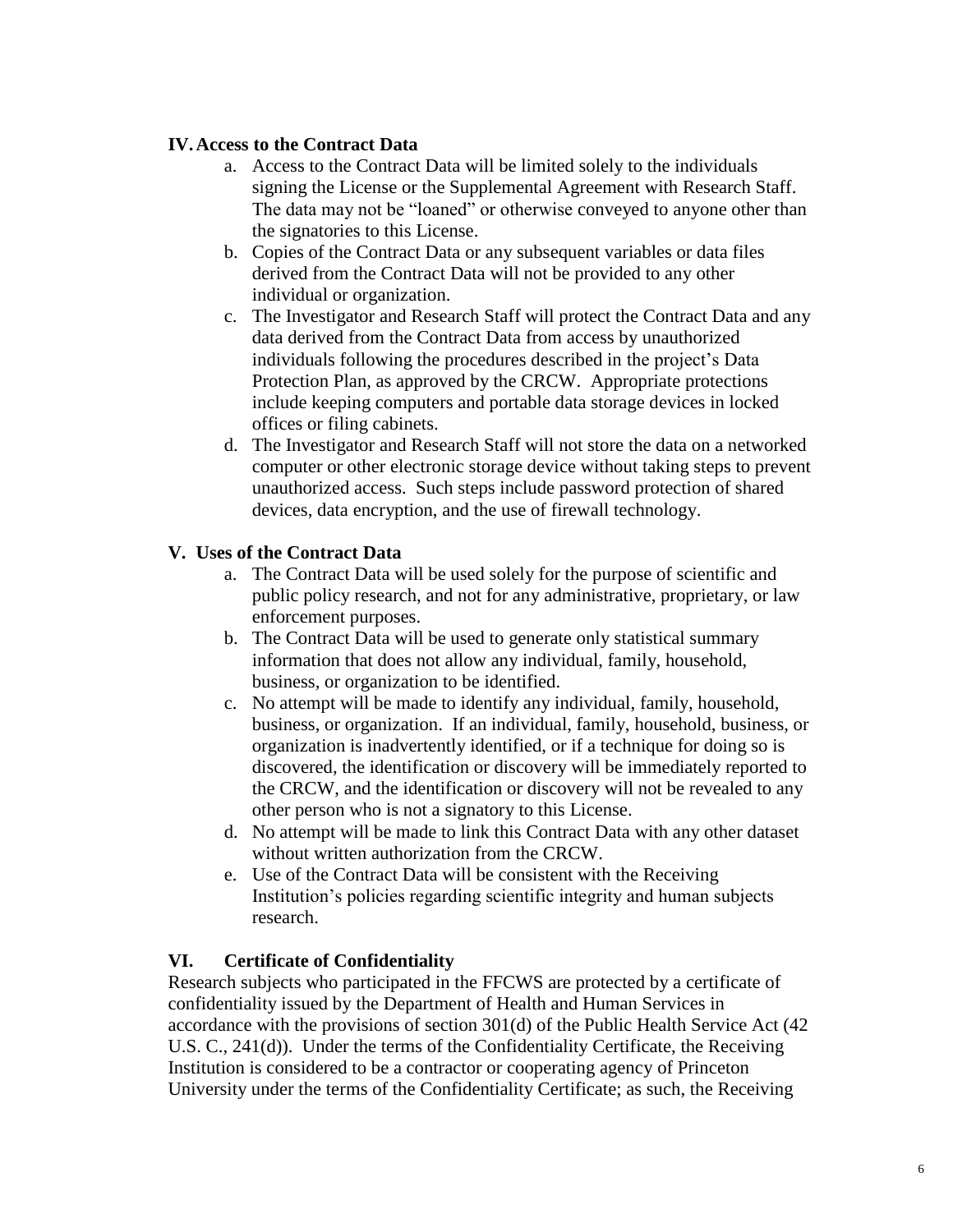Institution, the Investigator, and Research Staff are authorized to protect the privacy of the individuals who are the subjects of the FFCWS by withholding their identifying characteristics from all persons not connected with the conduct of the study. "Identifying characteristics" are considered to include those data defined as sensitive under the terms of this contract.

## **VII. Limits on Disclosure of Information**

- a. Identifying information concerning research participants from the Contract Data will not be revealed to unauthorized individuals through personal communication, publication, or other data release.
- b. The CRCW will be notified immediately if the Investigator or Research Staff receive any legal, investigatory, or other demand for disclosure of the Contract Data, including any request or requirement to provide data to any State agency or State contractor under conditions that are inconsistent with any requirement of this license. The CRCW is authorized to revoke this license and take possession of the Contract Data, or take any other action necessary to protect the absolute confidentiality of the data.

## **VIII. Data Confidentiality Procedures**

- a. The CRCW will be notified immediately if the Investigator or Research Staff discover a suspected breach of security or any actual disclosure of subject data to unauthorized individuals.
- b. The Receiving Institution will treat allegations, by the CRCW or other parties, of violations of this License as allegations of violations of its policies and procedures on scientific integrity and misconduct. If the allegations are confirmed, the Receiving Institution will treat the violations as it would treat violations of the explicit terms of its policies on scientific integrity and misconduct.

#### **IX.Reporting and Publication Requirements**

- a. The Investigator will provide the CRCW with annual reports which will include a copy of the annual approval of the project by the Receiving Institution's Institutional Review Board/Human Subjects Review Committee, a copy of published works or reports based wholly or in part on the FFCWS Contract Data, and a listing of presentations at professional meetings based upon the FFCWS Contract Data.
- b. A notification copy of any publications and presentations developed by the Investigator or Research Staff from FFCWS data will be provided to the CRCW. In the case of publications specifically, the copy will be sent concurrent with submission of the manuscript. Publications are considered to be any work that is made available to the public in a distributed fashion, including but not limited to journal articles, book chapters, and articles distributed through a website.
- c. The Investigator and Research Staff will acknowledge the CRCW and FFCWS in any publication or presentation based wholly or in part on the CRCW Contract Data.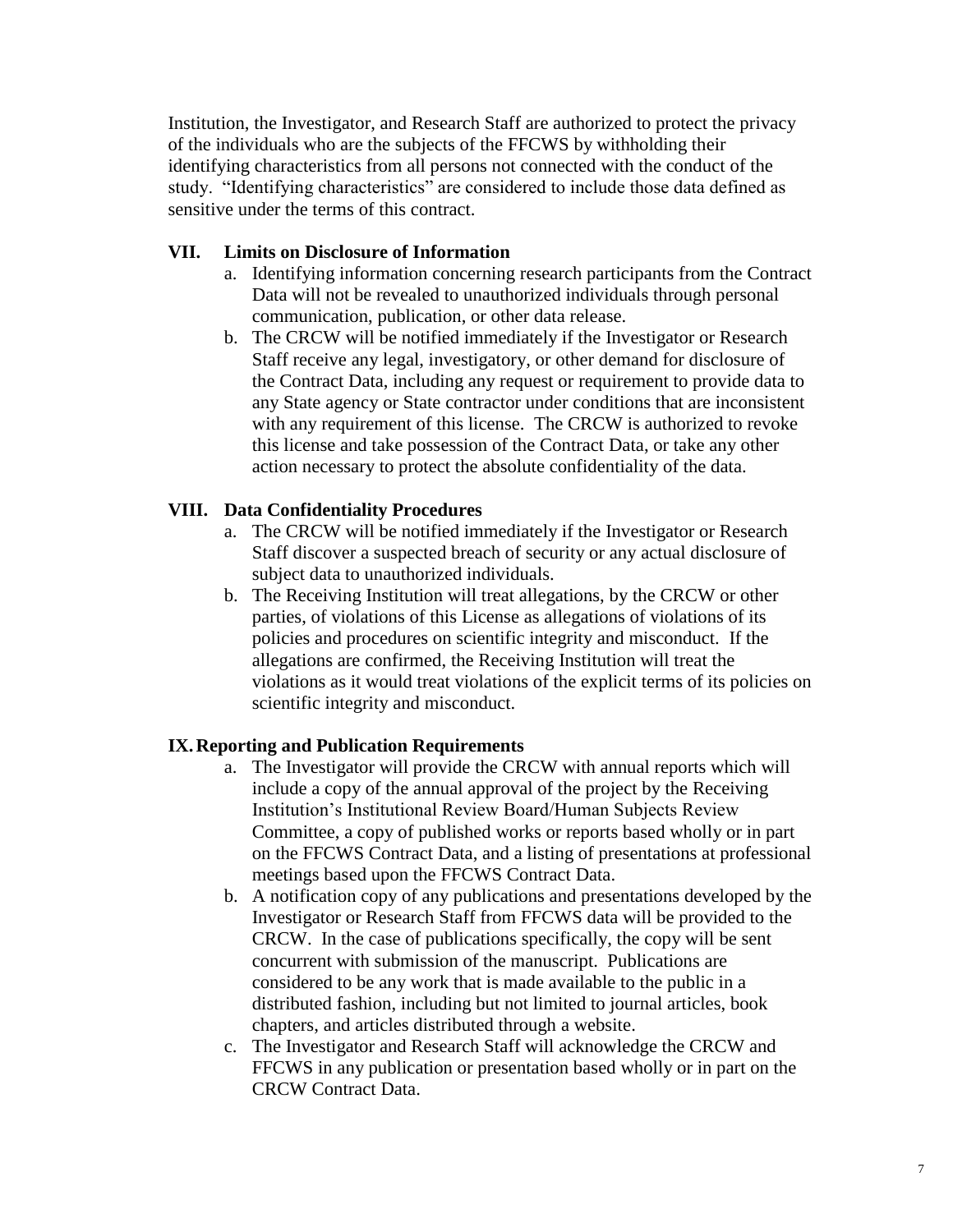## **X. Return and Destruction of Data Upon Completion of Research Project**

The Investigator will certify to the CRCW that all copies of the contract data will be destroyed at the completion of the research project or within 5 days of written request from the CRCW.

## **XI.Duration of this License**

This License will go into effect upon approval of the License by the CRCW, and will remain in effect until the completion of the research project, or 24 months from the date this License is accepted by the CRCW, whichever comes first. If, at the end of 24 months, access to the Contract Data is still desired, the Investigator must apply for an extension to the License.

## **XII. No Warranty**

This license and data are provided WITHOUT WARRANTY OF MERCHANTABILITY OR FITNESS FOR A PARTICULAR PURPOSE OR ANY OTHER WARRANTY, EXPRESS OR IMPLIED. IN NO EVENT WILL CRCW OR PRINCETON BE LIABLE FOR ANY INCIDENTAL, SPECIAL OR CONSEQUENTIAL DAMAGES RESULTING FROM EXERCISE OF THIS LICENSE OR USE OF THE DATA.

## **XIII. Liability**

To the extent and amount permitted by law, the Investigator and the Receiving Institution agree to indemnify, hold harmless and pay for the defense of Princeton University, its trustees, officers and employees, and any affiliated or related entities, against any and all claims, loss, liability, damage, costs and expenses, including reasonable attorney's fees, that are alleged to have occurred, in whole or in part, as a result of the negligence of either the Investigator or the Receiving Institution, or their agents, consultants, employees or representatives, in connection with their use of any data or information furnished under this agreement.

#### **XIV. Amendments to the submitted materials after initial approval**

- a. A change in the employer of the Investigator requires the execution of a new Contract Data License. The Investigator and/or Receiving Institution shall notify the CRCW of the planned change at least six weeks prior to the relocation.
- b. When Research Staff join the project, they will submit the Supplemental Agreement with Research Staff, proof of human subjects training (ex. CITI certificate) and CV for the new staff, and any subsequent changes to the data protection plan. Such Supplemental Agreements must be approved by the CRCW before the new Research Staff may have access to the Contract Data.
- c. When Research Staff leave the project, the Investigator will notify the CRCW that these individuals are no longer authorized to access the Contract Data.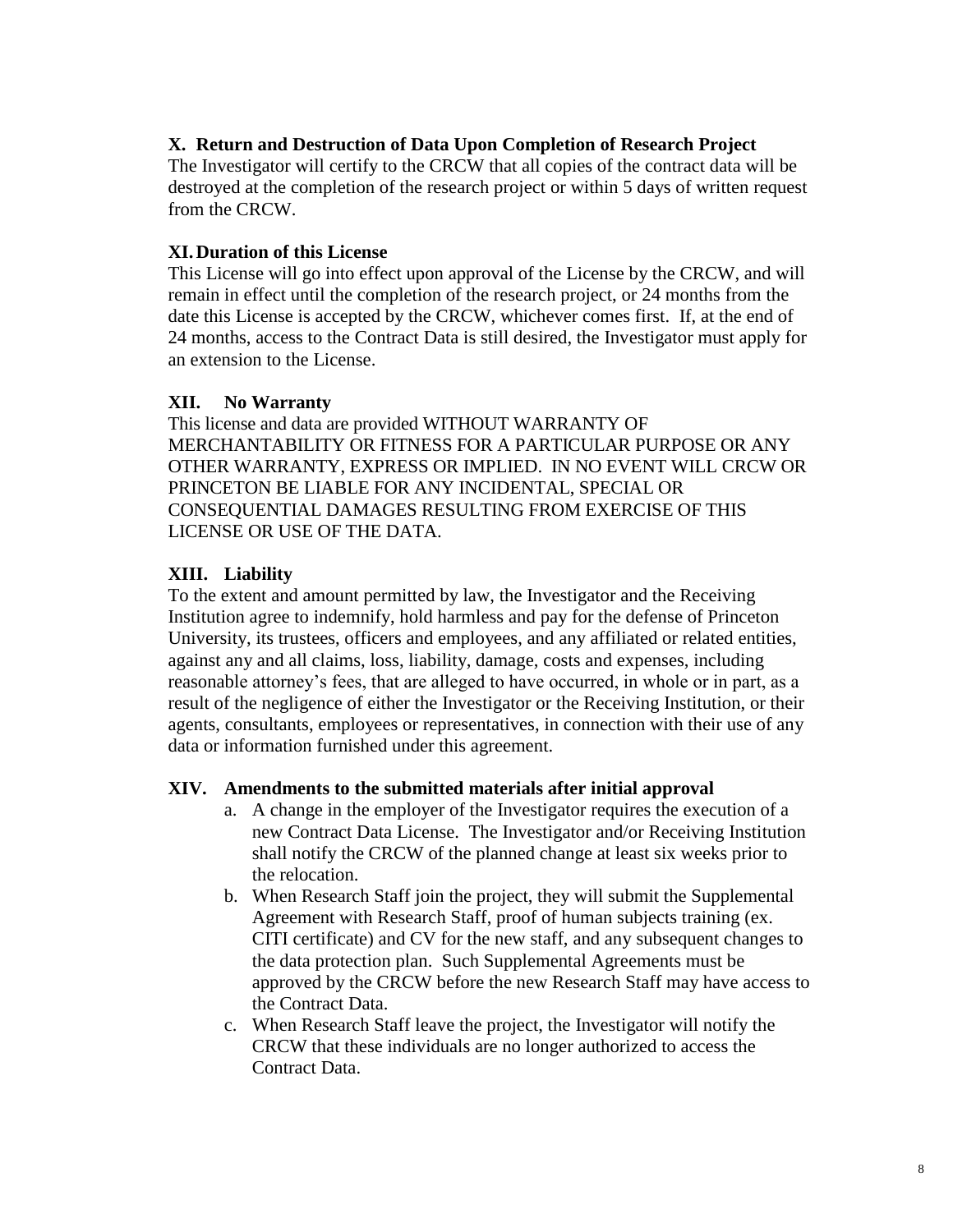## **XV. Violation of this License**

If the CRCW determines that the License may have been violated, the CRCW will inform the Investigator and Receiving Institution of the allegations in writing and will provide an opportunity to respond in writing within 10 days. The CRCW may also, at that time, require immediate destruction of all copies of the Contract Data in possession of the Investigator and Research Staff. Failure to do so will be considered a material breach of this License. If the CRCW deems the allegations unfounded or incorrect, the data may be returned to the Investigator under the terms of the original License. If the CRCW deems the allegations in any part to be correct, the CRCW will determine and apply the appropriate sanction(s).

If the CRCW determines that any aspect of this License has been violated, the Investigator and/or Receiving Institution will be subject to one or more of the following penalties:

- a. Criminal or civil penalties as described in the Privacy Act of 1974, 5 U.S.C. 552a.
- b. Report of the violation to the Receiving Institution's Institutional Review Board/Human Subjects Review Committee and/or National Institute of Health with a request that the institution's sanctions for misconduct be imposed.
- c. Report of the violation to the Federal Office for Human Research Protections, which may result in investigation of the Investigator and Receiving Institution.
- d. The CRCW may report the violation to the Investigator's funding agencies with a recommendation that current funding be terminated, and future funding denied, to the Investigator, Research Staff, and any other person implicated in the violation.
- e. Revocation of the existing license and denial of all future access to the CRCW data.
- f. Payment of damages awarded by a court to any individual harmed by the unauthorized use or disclosure.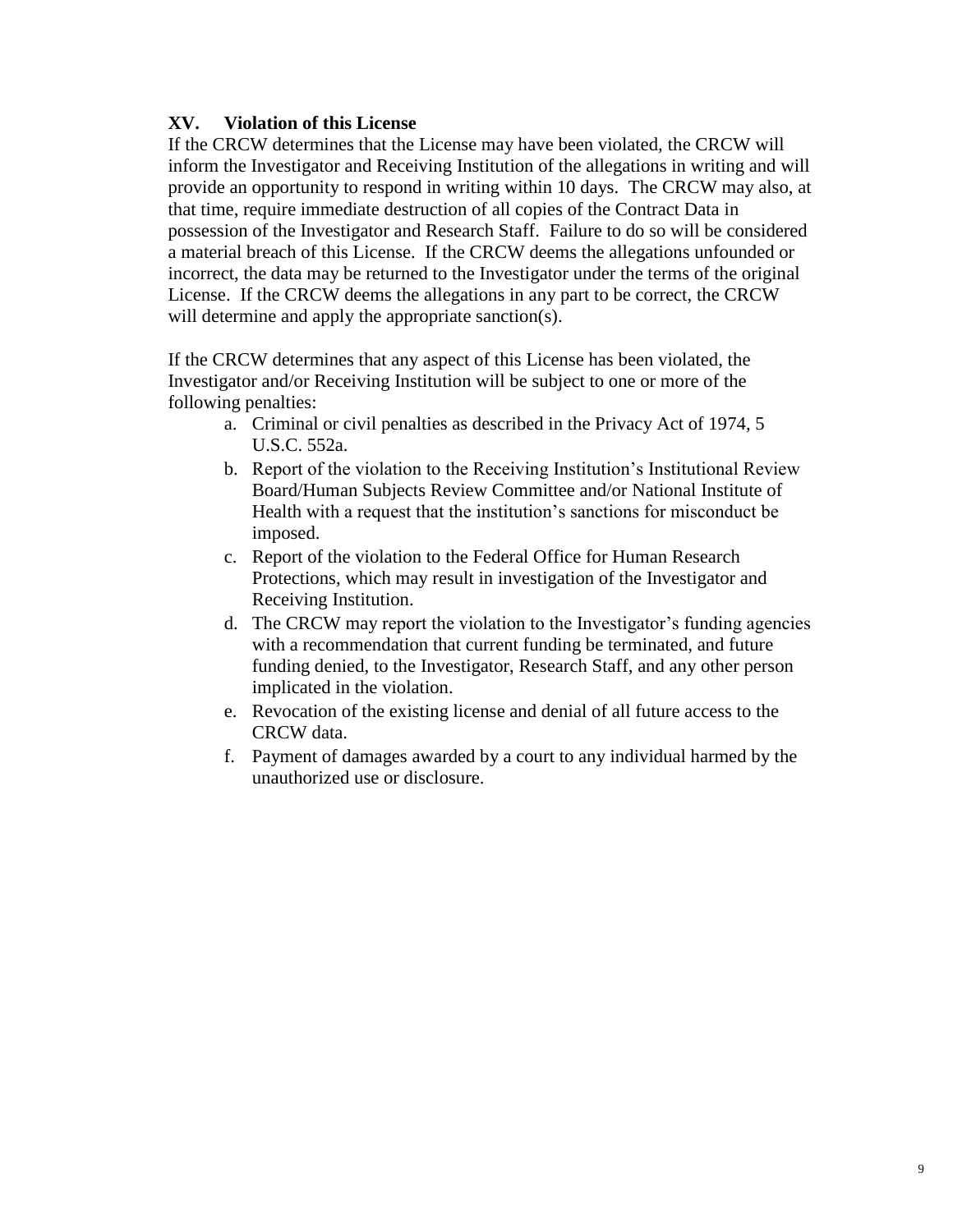10

I certify that all materials submitted with this request for the Fragile Families Contract Data are truthful. Furthermore, I acknowledge that I am legally bound by covenants and terms of this License, and that violation will constitute unethical professional practice and may subject me to the sanctions listed above.

#### **Investigator**

| Signature:      | Date:   |  |
|-----------------|---------|--|
| Typed name:     |         |  |
| Title:          |         |  |
| Institution:    |         |  |
| Street address: |         |  |
| City/State/Zip: |         |  |
| Telephone:      | E-mail: |  |

#### **Representative of the Receiving Institution:**

By signing this License, this institution agrees that access to these confidential data will be contract to authorized persons whose names appear on this License and the Supplemental Agreements with Research Staff, and that this institution is legally bound by the covenants and terms of this License.

Signature: Date: Date:

Typed name:

Title:

Institution:

Street address:

City/State/Zip:

#### **CRCW Representative**

Signature: Date: Kathryn Edin, Director Center for Research on Child Wellbeing Princeton University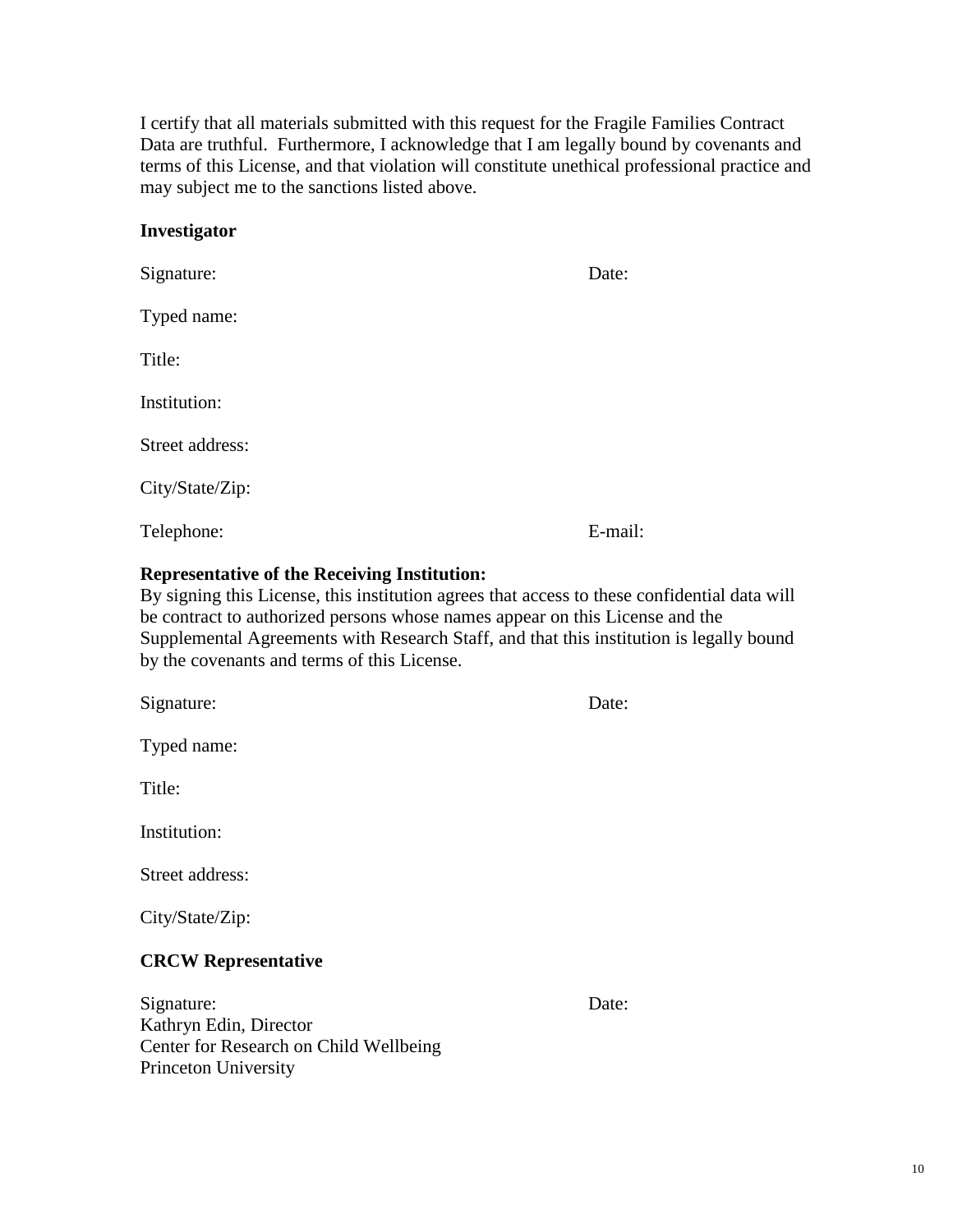# **Supplemental Agreement with Research Staff for the Use of Contract Data from The Fragile Families and Child Wellbeing Study**

- I. The undersigned Research Staff, in consideration of their use of sensitive data from The Fragile Families and Child Wellbeing Study, agree:
	- A. That they have read the Contract Data License Application from The Fragile Families and Child Wellbeing Study and the Contract Data Protection Plan incorporated by reference into it.
	- B. That they are "Research Staff" within the meaning of the agreement.

*Research Staff*

- C. To comply fully with the terms of the agreement, including the Contract Data Protection Plan.
- II. The undersigned Investigator agrees that the persons designated herein are Research Staff within the meaning of the associated Agreement for the Use of Sensitive Data from The Fragile Families and Child Wellbeing Study.

| . . <i>. .</i>      |           |      |
|---------------------|-----------|------|
|                     |           |      |
| Name                | Title     |      |
|                     |           |      |
|                     | Date      |      |
| Signature           |           |      |
|                     |           |      |
| Name                | Title     |      |
|                     |           |      |
|                     |           |      |
| Signature           | Date      |      |
|                     |           |      |
|                     |           |      |
| Name                | Title     |      |
|                     |           |      |
|                     |           |      |
| Signature           | Date      |      |
| <i>Investigator</i> |           |      |
|                     |           |      |
|                     |           |      |
| Name                | Signature | Date |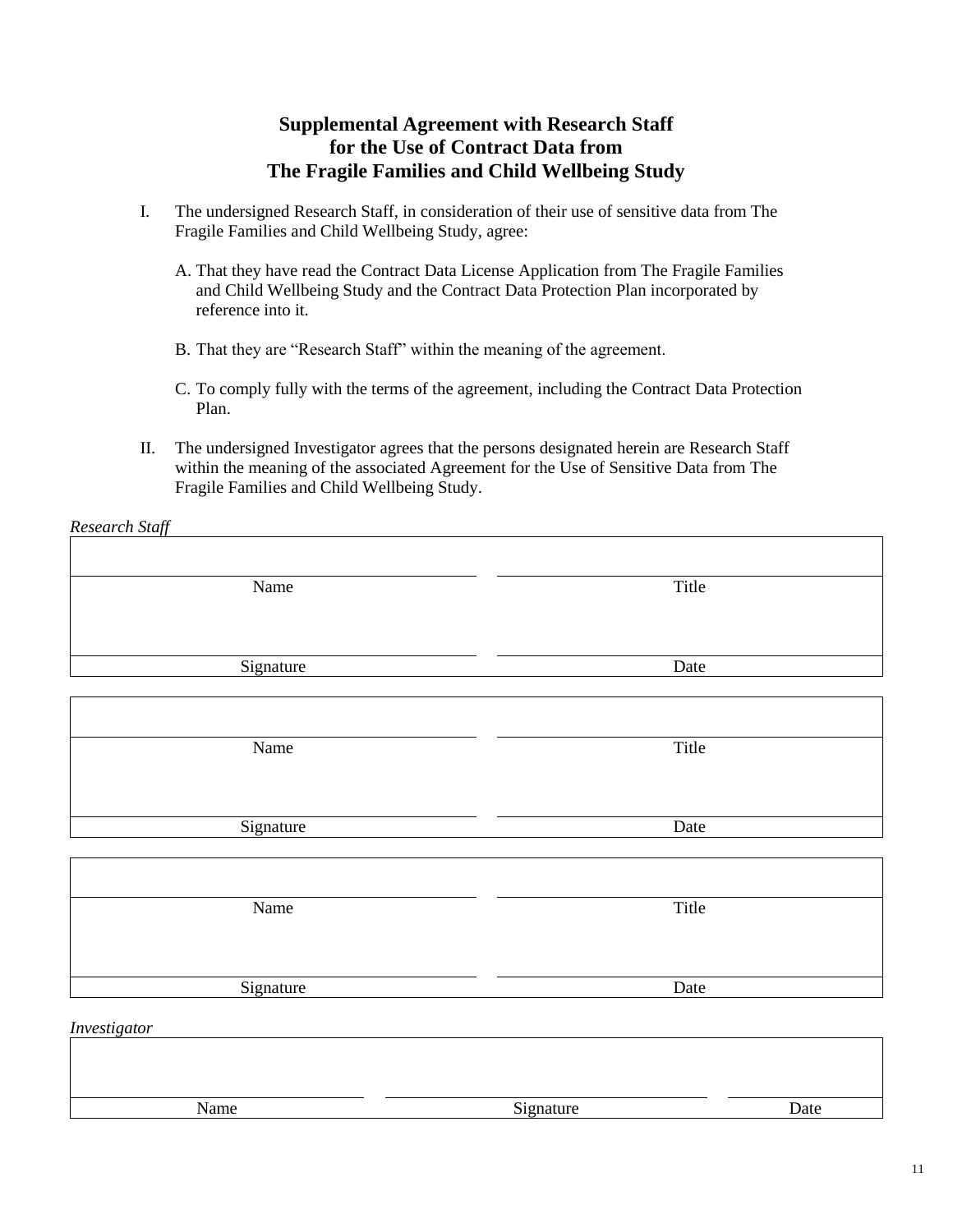## **Description of Parameters for Data Protection Plan**

Researchers must provide a concise but detailed data protection plan as part of their application to receive Fragile Families Contract Data.

## *Purpose of the Data Protection Plan*

The *Data Protection Plan* is an important part of the signed agreement between the CRCW and the Contract Data Investigator. If the agreement is executed, all members of the research team with access to the data are contractually obligated to follow all aspects of the *Data Protection Plan*. The fundamental goal of the protections outlined in this plan is to prevent persons who are not signatories to the *Contract Data License* or the *Supplemental Agreement with Research Staff* from gaining access to the data. The CRCW will not provide Contract Data if the plan is not written with sufficient specificity, or if the CRCW does not deem the data protections to be adequate.

## *Elements of the Plan*

The *Data Protection Plan* applies to the original Fragile Families Contract data files received from the CRCW (regardless of its format), to any copies made by the research team, and to any new data derived solely or in part from the original Fragile Families Contract data files. The plan also should address how computer output derived from the data (for example, case listings), will be kept secure.

The *Data Protection Plan* should contain the following components:

- 1. List and describe all locations where the original and copies of the data will be kept;
- 2. Describe the computing environment in which the data will be used, including:
	- Computing platform (e.g., personal computer, workstation, mainframe) and operating system;
	- Number of computers on which data will be stored or analyzed;
	- Whether computers used in the research project will be attached to a network or will operate independently (stand-alone);
	- Physical environment in which computer is kept (e.g., in room with public access, in room locked when not in use by research staff);
	- List and describe device(s) on which data will be stored (e.g. on network server, on mainframe computer storage device, on computer hard drive, on removable storage device such as an external hard drive or USB drive);
	- Describe methods of transmitting the data between research team members (if applicable);
	- Describe methods of storage of computer output both in electronic form and in hard copy (on paper or other media); and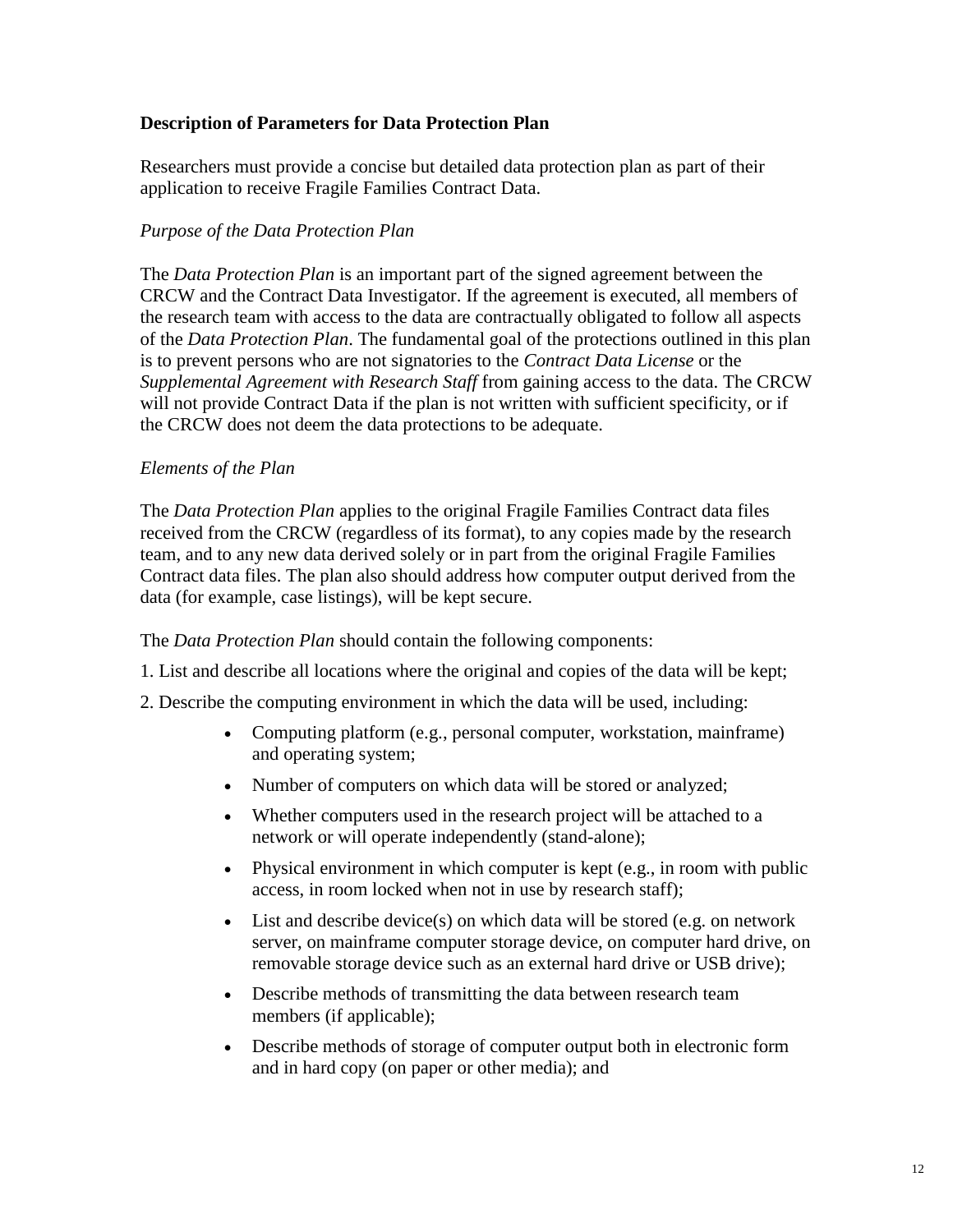• Describe the instruction in data protection policies that will be provided to each staff member and student before they receive access to the data.

## *Types of Protection Expected*

Although they will vary with the version of the contract data and may vary across research projects and depend on the host institution, a successful *Data Protection Plan* should include some or all of the following features:

- Password-protected access to all computers storing the data;
- Password protection on all computers should be activated whenever a data user leaves the office or after five minutes of non-activity;
- All files containing data stored in password-protected, encrypted form;
- No storage of the data on laptop computers, network servers, etc.;
- No automated backup copying of the data;
- Removable devices holding the data (ex. external hard drives, USBs, etc.) stored in a locked compartment or room when not in use;
- Data on removable devices should be stored in password-protected, encrypted files;
- Detailed printouts derived from data analysis stored in a locked compartment or room when not in use;
- Shred all detailed printouts that are no longer needed;
- Prepare and maintain a log of all data files acquired. Date materials are received, copied, and destroyed should be recorded;
- Note that all files containing contract data will be destroyed at the end of the project;
- Note that all violations to the Data Protection Plan will be reported to the Principal Investigator and the appropriate IRB official(s);
- No transmission of data or detailed tabulations via e-mail or e-mail attachment (either over the Internet, an Intranet system, or within a local area network). Data can be transmitted by File Transfer Protocol (FTP) provided that the data files are password protected and encrypted and the files are not placed on a public server that is accessible without a password;
- Use of e-mail, e-mail attachment, FTP, or any other means of electronic transfer to transmit *only* results from regression analyses and aggregate descriptive analyses; and
- Briefing procedures for research staff who have access to the Contract Data about the *Data Protection Plan*, appropriate data use, and penalties for inappropriate use.